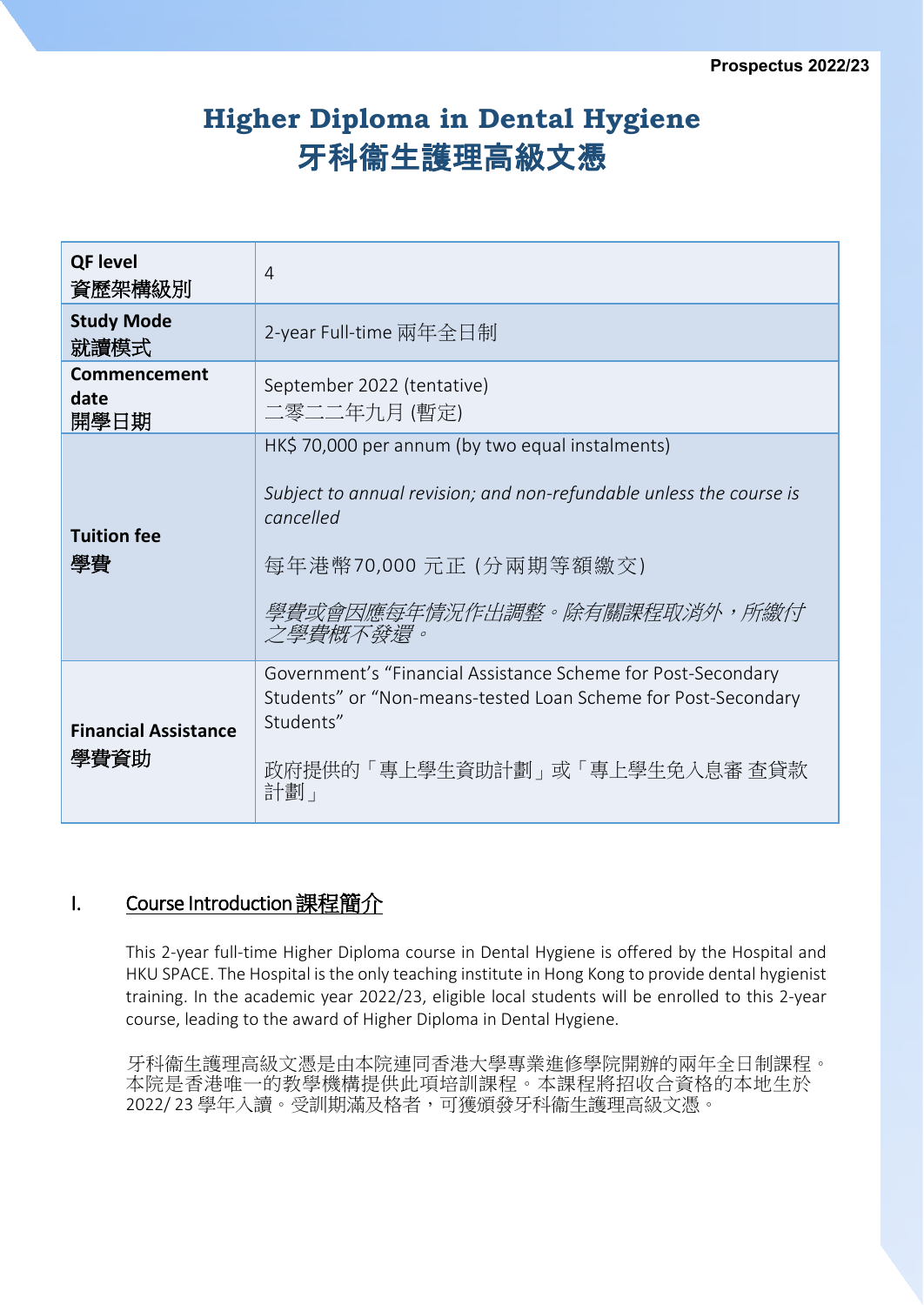## II. Learning Outcomes 學習成果

Upon completion of the course, students should be able to:

- (1) Communicate ideas in a manner appropriate to the circumstance using English and Chinese languages (oral and written) in social and academic contexts;
- (2) Use information technology and quantitative/numerical skillsto manage information and solve daily life problems;
- (3) Perform comprehensive oral hygiene care for a variety of patients;
- (4) Apply knowledge learnt to help patient control and prevent periodontal disease and dental care;
- (5) Promote dental health education.

完成課程後,學員應能夠:

- (1) 在日常社交及學術範疇,能因應不同場合恰當地以中、英文(會話及書寫)表達意念;
- (2) 運用資訊科技及數學技巧處理資訊及解決日常問題;
- (3) 對各類病人執行全面的口腔衛生護理;
- (4) 運用所學知識幫助患者控制和預防牙周病及提供牙科保健;
- (5) 促進牙齒健康教育。

## III. Course Structure 課程結構

Teaching activities of this 2-year full-time course will be conducted throughout the calendar years, including the summer period. It consists of two essential components: Generic Skills subjects (24 credits) and Dental Hygiene specialism (42 credits).

Generic Skills subjects include Fundamentals of the Human Body, Quantitative Analysis I, Information Technology Fundamentals, Introduction to Academic English, English for Academic Purpose I, English for Healthcare Professionals, Practical Chinese, and Intra- and Inter-personal Competencies.

本課程為兩年全日制課程。教學活動會於全年進行, 包括夏季時段。課程包括兩 個主要部份:基本通用技能學科(24 個學分)及牙科衞生護理專業學科(42個學分)。

基本通用技能學科包括基礎人體結構與功能、計量分析(一)、基礎資訊科技、學術英語入 門、學術英語( 一) 、醫療保健業英語、實用中文,以及內省及人際才能。

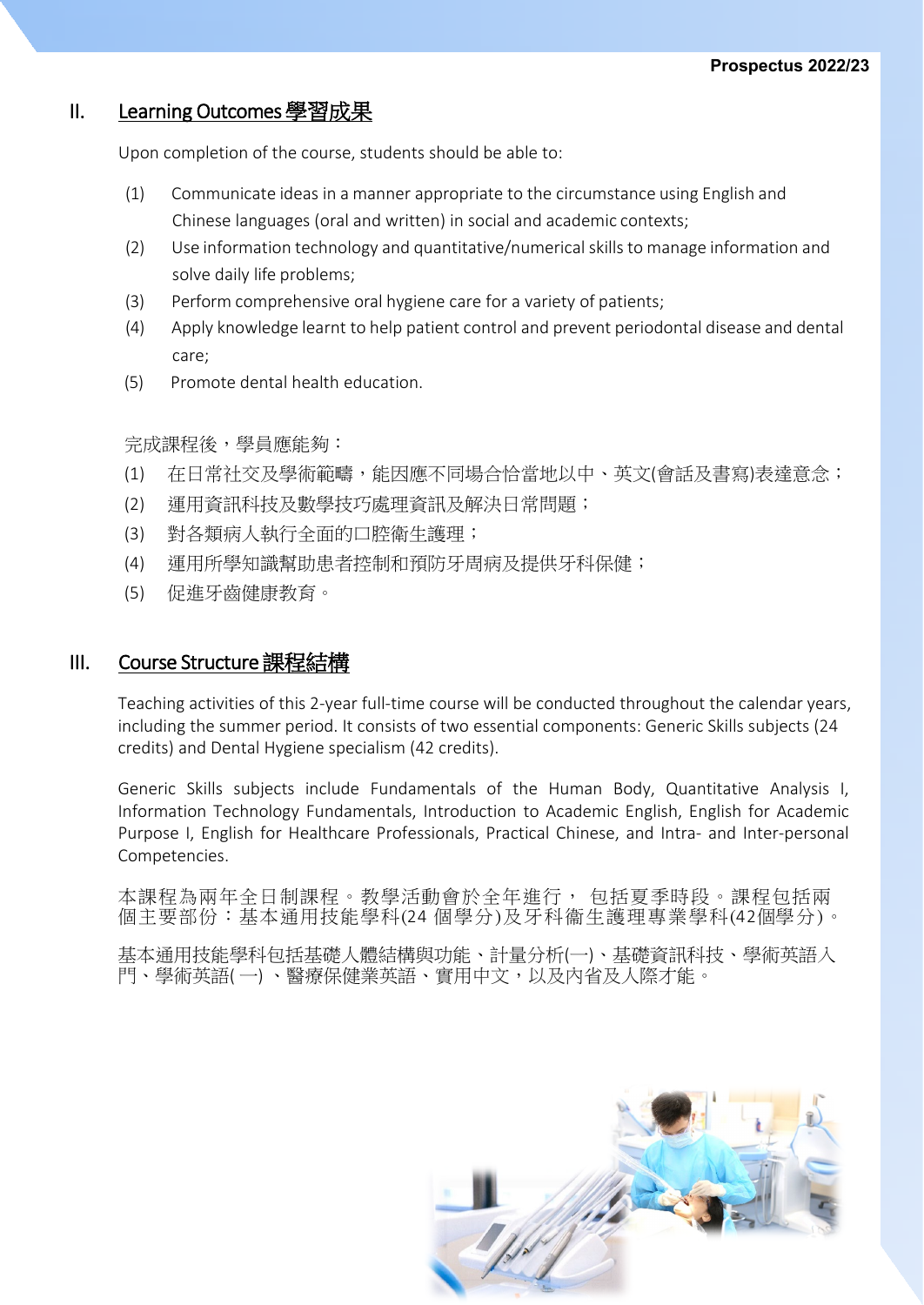# IV. Dental Hygiene Specialism 牙科衞生護理專業學科

The Dental Hygiene specialism consists of four parts:

## (1) Problem-based Learning (PBL)

The PBL curriculum offers an integrated, problem-based curriculum with emphasis on studentcentered learning, which is socially and culturally relevant and community-oriented. It is well adopted after its successful introduction to the medical and dental curriculum at HKU. The PBL curriculum includes the following topics:

- 
- Children's Dentistry and Orthodontics Periodontology
- 
- 
- Dental Radiography and Radiology **Conservation Conservation** Behavioural Science
- Ethics and Professionalism Diet and Nutrition
- 
- 
- 
- Microbiology and Infection Control **CALC VICE And A** Public Health
- Oral Anatomy and Physiology **Canadian Coral Histo-embryology**
- Dental Hygiene Care for Special Needs Patients
- (2) Clinical Training
- 
- 
- **•** Dental Team Experience
- Dental Clinic Visits
- Visit to the Government Oral Health Education Unit
- (3) Dental Health Promotion
- A display board prepared in groups or pairs
- A Dental Health Education Project for a specific group
- (4) Oral Radiography
- Properties and Production of X-rays
- **•** Principles of Intra-Oral Radiographic Technique
- Radiation Hazards and Safety Measures for Protection of the Patient & Operator
- Proper Record Keeping and Processing Periapical and Bite Wing Radiographs
- Diagnosis of Intra-Oral and Panoramic Radiographic Images
- Cariology **Cariology Cariology Cariology** 
	-
- Dental Anatomy **Contact Anatomy Contact Anatomy Pharmacology**
- Dental Materials **Preventive Dentistry CONTENS** 
	-
	-
- General Anatomy and Physiology **Common Sealant Constant**
- General Histology **Construction Construction**
- General Pathology **Mechanical Plaque Control** 
	-
	-
- Phantom Head Practice **Constructs Clinical Report Writing**
- Clinical Sessions Patient Clinical Assessment
	- **•** Formulation of Treatment Plan
	- Application of Treatment Plan on Patient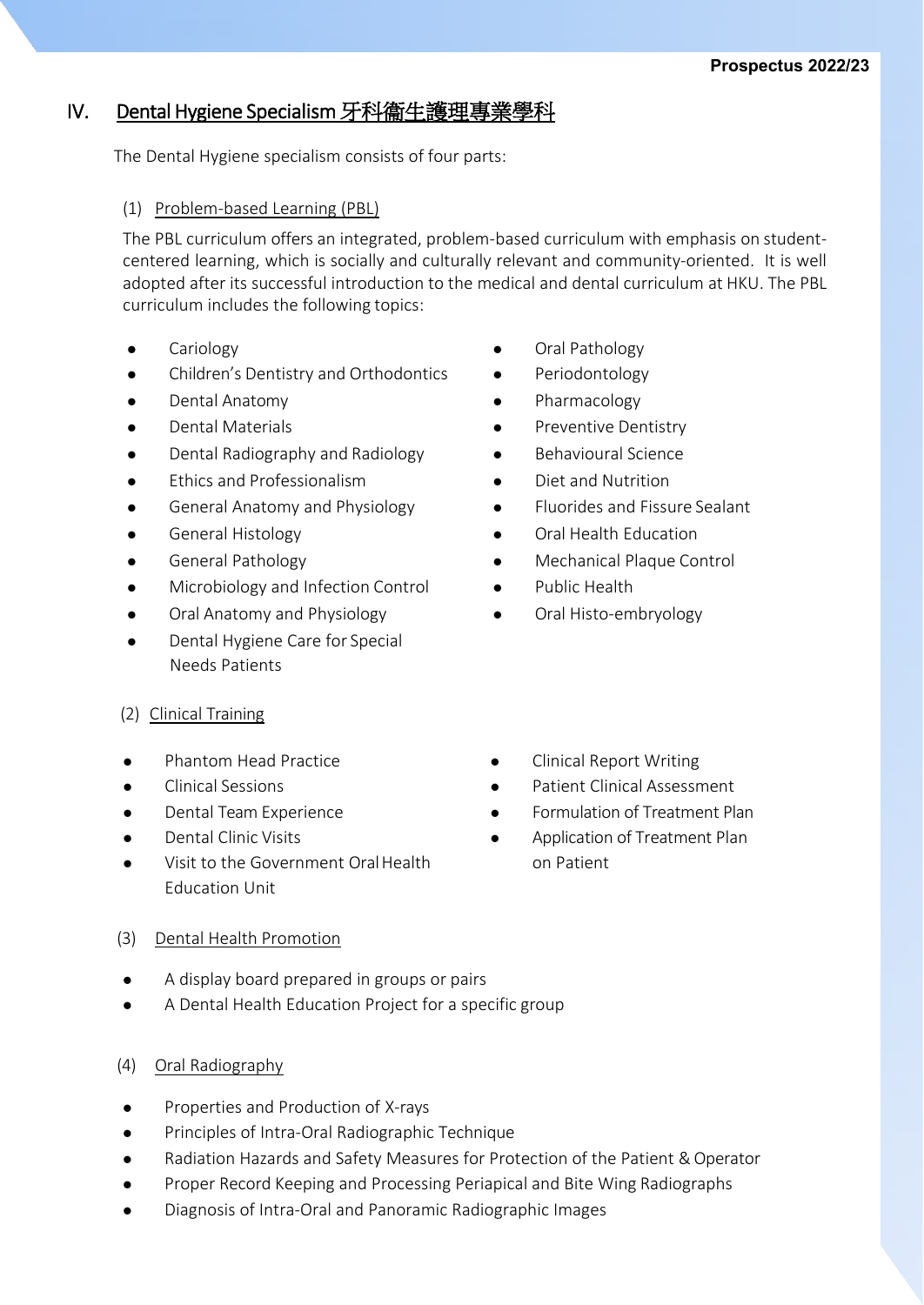牙科衞生護理專業學科包括四個部份:

(1) 問題為本的學習( PBL)

本部份提供一個融匯貫通、以問題為本的學習方式, 教學模式強調以學員為中心, 並著重與社會和文化之相關性。問題為本的學習教學形式,已在香港大學醫學院 及牙醫學院實踐,並收到顯著成效。問題為本課題包括:

- 齲齒學
- 兒童齒科及矯齒學
- 牙齒解剖學
- 牙科材料學
- 牙科X光片理論及實習
- 倫理及專業守則
- 基礎解剖學及生理學
- 基本組織學
- 基本病理學
- 微生物學及感染控制
- 口腔解剖學及生理學
- 特殊病人口腔衛生護理學
- (2) 臨床訓練
	-
	-
	- 牙科圑隊合作體驗 擬定治療計劃
	- 牙科診所考察 • 治療計劃應用
	- 前往政府口腔健康教育組參觀
- (3) 牙科健康教育推廣
	- 以小組或二人一組,製作一展板
	- 以一特定群組作主題, 作牙科健康教育研究

#### (4) 口腔放射綫照相技術

- X光放射綫照相技術的操作及部件特性
- 口腔內部X光放射照相技術的原理
- 有關使用X光放射綫照相技術的潛在危害,及保護病人與操作人員的安全措施
- 保存牙科口腔內片的記錄及X光口腔內片的沖曬操作
- 牙科口腔內片及口腔全景造影的診斷
- 口腔病理學
- 齒骨膜科學
- 藥理學
- 牙患預防學
- 行為科學
- 飲食及營養學
- 氟化物治療及牙紋防蛀劑
- 口腔健康教育
- 菌斑控制理論與實踐
- 公共衞生
- 口腔組織胚胎學
- 模擬治療訓練 • 賽寫臨床(病歷/治療)報告
- 臨床實習 • 臨床病人評估
	-
	-